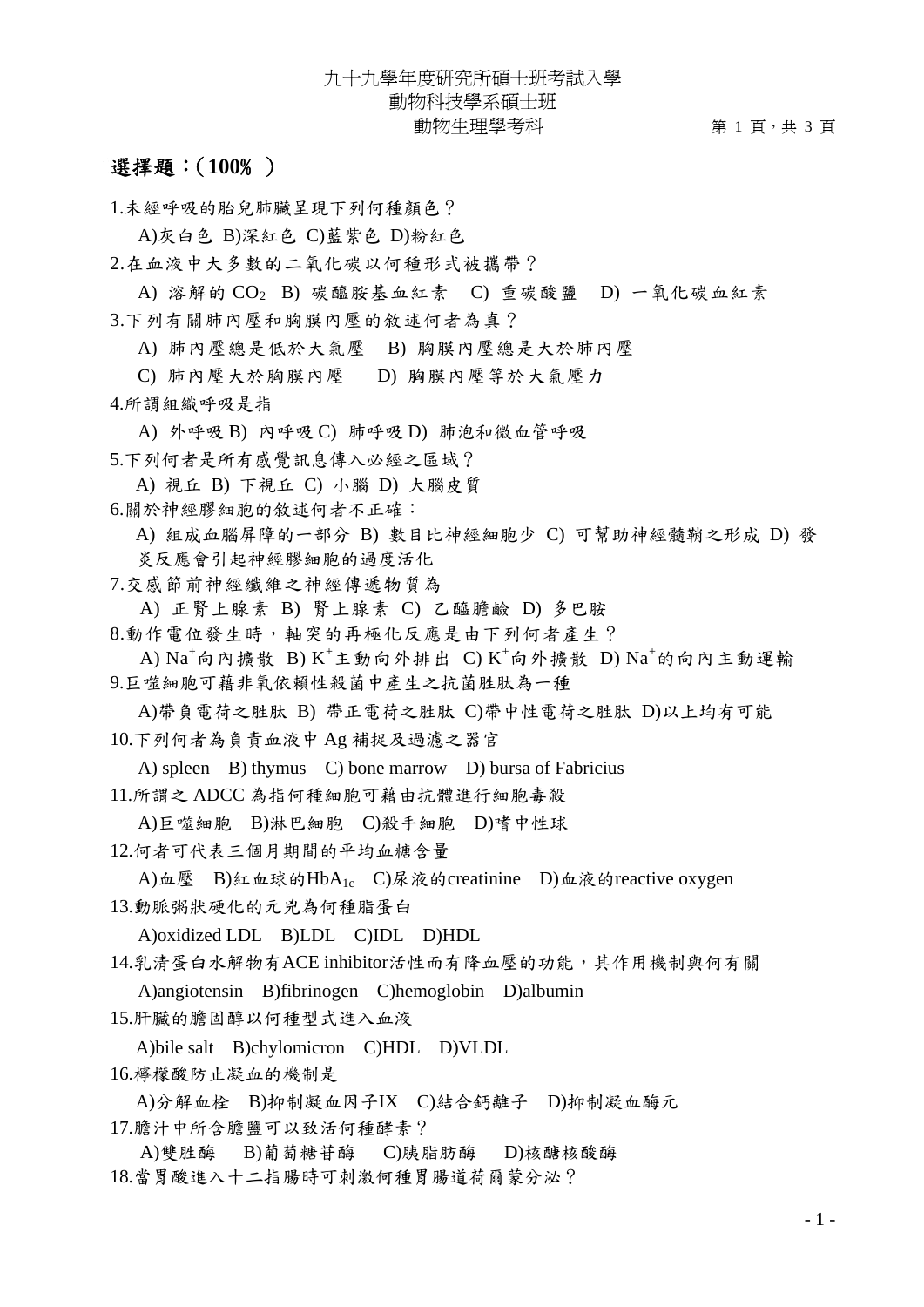九十九學年度研究所碩士班考試入學

動物科技學系碩士班

動物生理學考科 第 2 頁,共3 頁

A)胃泌素 B)腸促胰泌素 C)膽囊收縮素 D)胃抑制性胜肽 19.脂溶性維生素主要以何種吸收方式進入體內?

A)擴散作用 B)主動運輸 C)胞飲作用 D)交換擴散

20.一般動物之唾液腺可分泌何種化學成分,具有抗菌作用?

A)黏蛋白 B)唾酸 C)組織胺 D)溶菌酶

21.反芻動物具有4個胃,試問以下何種胃部具有分泌胃蛋白酶之功能?

A)瘤胃 B)蜂巢胃 C)重瓣胃 D)皺胃

22.肌肉收縮時,Ca 離子與何者結合

A)actin B)tropomyosin C)myosin D)troponin

23.剛切開的新鮮牛肉切面,呈現暗紅肉色,是其含有較多的

A)deoxymyoglobin B)oxymyoglobin C)metmyoglobin D)nitrosomyoglobin 24.肌肉的粒線體含量,相對較高者為

A)red fiber B)white fiber C)intermediate fiber D)collagen fiber

25.可以直接使用 lactic acid 為能量來源是

A)心肌 B)平滑肌 C)骨骼肌 D)以上皆非

26. PSS 猪經長期緊迫後屠宰,肉色將呈現

A)PSE B)DFD C)正常肉色 D)粉紅色

27. 一般而言,下列何種動物骨骼質地最鬆弛:

A)牛 B)羊 C)雞 D)猪

28.性類固醇之生物合成順序為? A)助孕素-雄性素-動情素 B)動情素-雄性素-助孕素 C)雄性素-動情素-助孕素 D)雄 性素-助孕素-動情素

29. 蛋殼於家禽生殖道中之形成部位為何? A)漏斗部 B)子宮部 C)峽部 D)陰道

30.睪丸分泌雄性素之細胞?

A)在生精細管內 B)是來迪吉細胞 C)是塞透力氏細胞 D)是精原細胞

31.下列何種哺乳動物精液之精子濃度最高?

A)公馬 B)男人 C) 公綿羊 D)杜洛克公猪

32.人類行走接觸地面的足部骨骼相當於家禽之:

A)脛骨與蹠骨 B)脛骨與趾骨 C)蹠骨與趾骨 D)股骨與脛骨

33.下列哺乳動物之懷孕期何者正確?

A)荷蘭牛 280 日 B)馬 280 日 C)綿羊 180 日 D)猪 333 日

34.與類固醇激素合成有關之胞器為:

A) mitochondria) B)Golgi complex C)smooth endoplasmic reticulum D)ribosome. 35.所謂的蜂窩組織炎,是指哪一種組織形成的炎症?

A) loose connective tissue B) reticular connective tissue C) elastic connective tissue D) spongy.

36.以下對上皮組織的敘述何者為誤?

A)肺泡上皮為單層磷狀上皮 B)口腔內襯上皮為複層鱗狀上皮 C)小腸內襯上皮為單